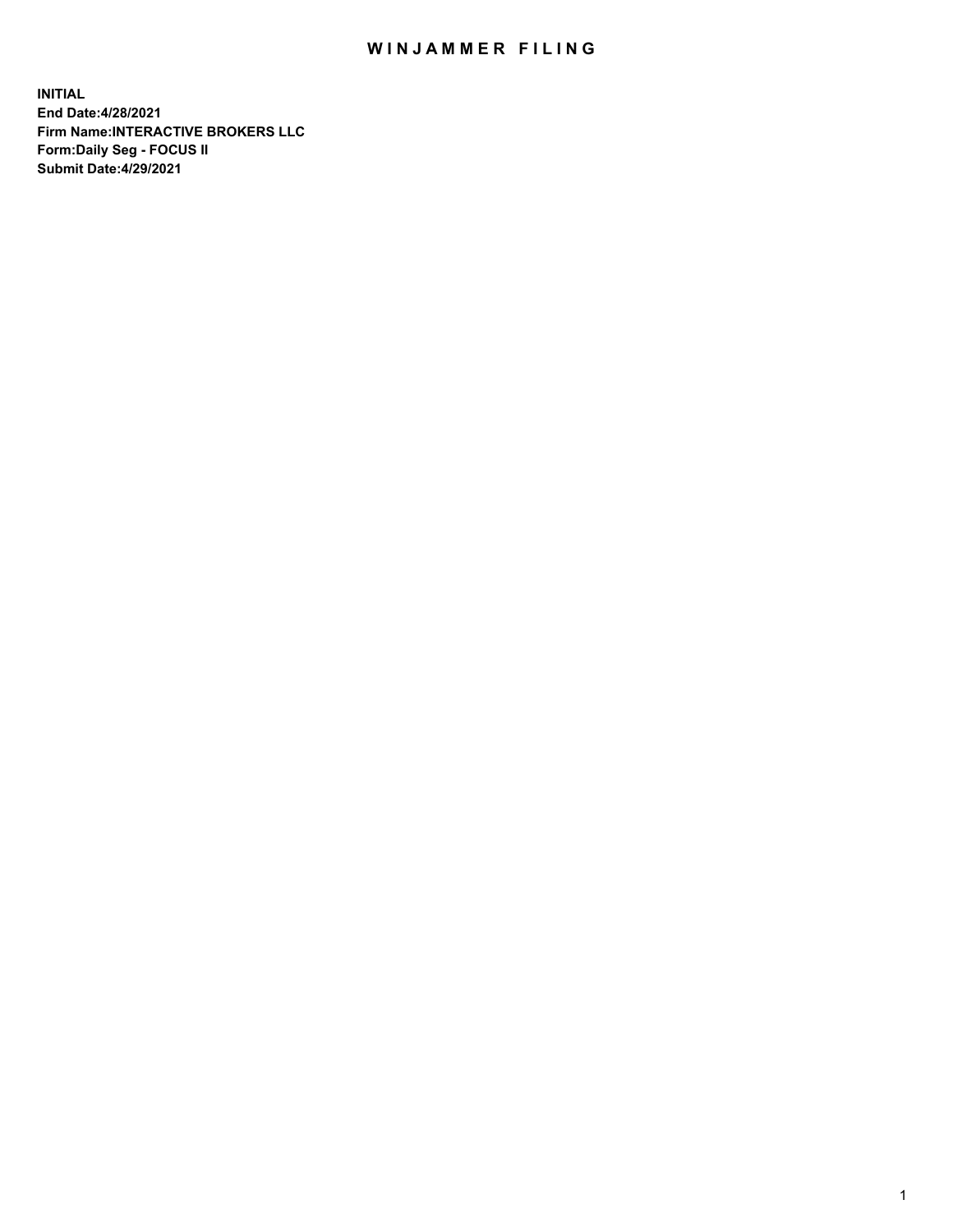**INITIAL End Date:4/28/2021 Firm Name:INTERACTIVE BROKERS LLC Form:Daily Seg - FOCUS II Submit Date:4/29/2021 Daily Segregation - Cover Page**

| Name of Company                                                                                                                                                                                                                                                                                                                | <b>INTERACTIVE BROKERS LLC</b>                                                                  |  |
|--------------------------------------------------------------------------------------------------------------------------------------------------------------------------------------------------------------------------------------------------------------------------------------------------------------------------------|-------------------------------------------------------------------------------------------------|--|
| <b>Contact Name</b>                                                                                                                                                                                                                                                                                                            | <b>James Menicucci</b>                                                                          |  |
| <b>Contact Phone Number</b>                                                                                                                                                                                                                                                                                                    | 203-618-8085                                                                                    |  |
| <b>Contact Email Address</b>                                                                                                                                                                                                                                                                                                   | jmenicucci@interactivebrokers.c<br><u>om</u>                                                    |  |
| FCM's Customer Segregated Funds Residual Interest Target (choose one):<br>a. Minimum dollar amount: ; or<br>b. Minimum percentage of customer segregated funds required:%; or<br>c. Dollar amount range between: and; or<br>d. Percentage range of customer segregated funds required between:% and%.                          | $\overline{\mathbf{0}}$<br>$\overline{\mathbf{0}}$<br>155,000,000 245,000,000<br>0 <sub>0</sub> |  |
| FCM's Customer Secured Amount Funds Residual Interest Target (choose one):<br>a. Minimum dollar amount: ; or<br>b. Minimum percentage of customer secured funds required:%; or<br>c. Dollar amount range between: and; or<br>d. Percentage range of customer secured funds required between:% and%.                            | $\overline{\mathbf{0}}$<br>$\overline{\mathbf{0}}$<br>80,000,000 120,000,000<br>0 <sub>0</sub>  |  |
| FCM's Cleared Swaps Customer Collateral Residual Interest Target (choose one):<br>a. Minimum dollar amount: ; or<br>b. Minimum percentage of cleared swaps customer collateral required:% ; or<br>c. Dollar amount range between: and; or<br>d. Percentage range of cleared swaps customer collateral required between:% and%. | $\overline{\mathbf{0}}$<br>$\underline{\mathbf{0}}$<br>$\underline{0}$ $\underline{0}$<br>00    |  |

Attach supporting documents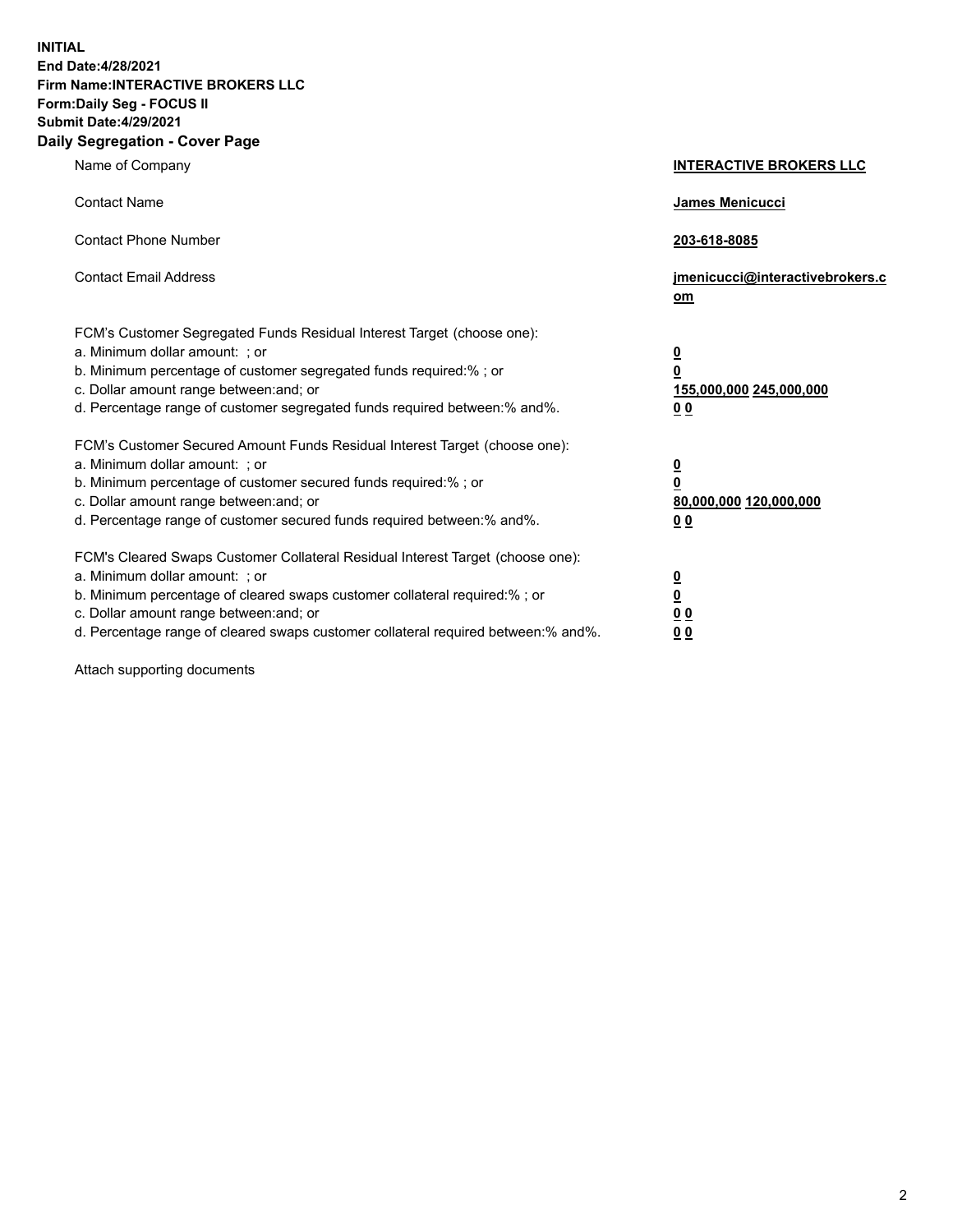**INITIAL End Date:4/28/2021 Firm Name:INTERACTIVE BROKERS LLC Form:Daily Seg - FOCUS II Submit Date:4/29/2021 Daily Segregation - Secured Amounts**

## Foreign Futures and Foreign Options Secured Amounts Amount required to be set aside pursuant to law, rule or regulation of a foreign government or a rule of a self-regulatory organization authorized thereunder **0** [7305] 1. Net ledger balance - Foreign Futures and Foreign Option Trading - All Customers A. Cash **461,304,093** [7315] B. Securities (at market) **0** [7317] 2. Net unrealized profit (loss) in open futures contracts traded on a foreign board of trade **34,969,698** [7325] 3. Exchange traded options a. Market value of open option contracts purchased on a foreign board of trade **97,049** [7335] b. Market value of open contracts granted (sold) on a foreign board of trade **-6,229** [7337] 4. Net equity (deficit) (add lines 1. 2. and 3.) **496,364,611** [7345] 5. Account liquidating to a deficit and account with a debit balances - gross amount **14,854** [7351] Less: amount offset by customer owned securities **0** [7352] **14,854** [7354] 6. Amount required to be set aside as the secured amount - Net Liquidating Equity Method (add lines 4 and 5) **496,379,465** [7355] 7. Greater of amount required to be set aside pursuant to foreign jurisdiction (above) or line 6. **496,379,465** [7360] FUNDS DEPOSITED IN SEPARATE REGULATION 30.7 ACCOUNTS 1. Cash in banks A. Banks located in the United States **77,395,669** [7500] B. Other banks qualified under Regulation 30.7 **0** [7520] **77,395,669** [7530] 2. Securities A. In safekeeping with banks located in the United States **299,998,500** [7540] B. In safekeeping with other banks qualified under Regulation 30.7 **0** [7560] **299,998,500** [7570] 3. Equities with registered futures commission merchants A. Cash **0** [7580] B. Securities **0** [7590] C. Unrealized gain (loss) on open futures contracts **0** [7600] D. Value of long option contracts **0** [7610] E. Value of short option contracts **0** [7615] **0** [7620] 4. Amounts held by clearing organizations of foreign boards of trade A. Cash **0** [7640] B. Securities **0** [7650] C. Amount due to (from) clearing organization - daily variation **0** [7660] D. Value of long option contracts **0** [7670] E. Value of short option contracts **0** [7675] **0** [7680] 5. Amounts held by members of foreign boards of trade A. Cash **208,710,978** [7700] B. Securities **0** [7710] C. Unrealized gain (loss) on open futures contracts **31,365,876** [7720] D. Value of long option contracts **97,049** [7730] E. Value of short option contracts **-6,229** [7735] **240,167,674** [7740] 6. Amounts with other depositories designated by a foreign board of trade **0** [7760] 7. Segregated funds on hand **0** [7765] 8. Total funds in separate section 30.7 accounts **617,561,843** [7770] 9. Excess (deficiency) Set Aside for Secured Amount (subtract line 7 Secured Statement Page 1 from Line 8) **121,182,378** [7380] 10. Management Target Amount for Excess funds in separate section 30.7 accounts **80,000,000** [7780] 11. Excess (deficiency) funds in separate 30.7 accounts over (under) Management Target **41,182,378** [7785]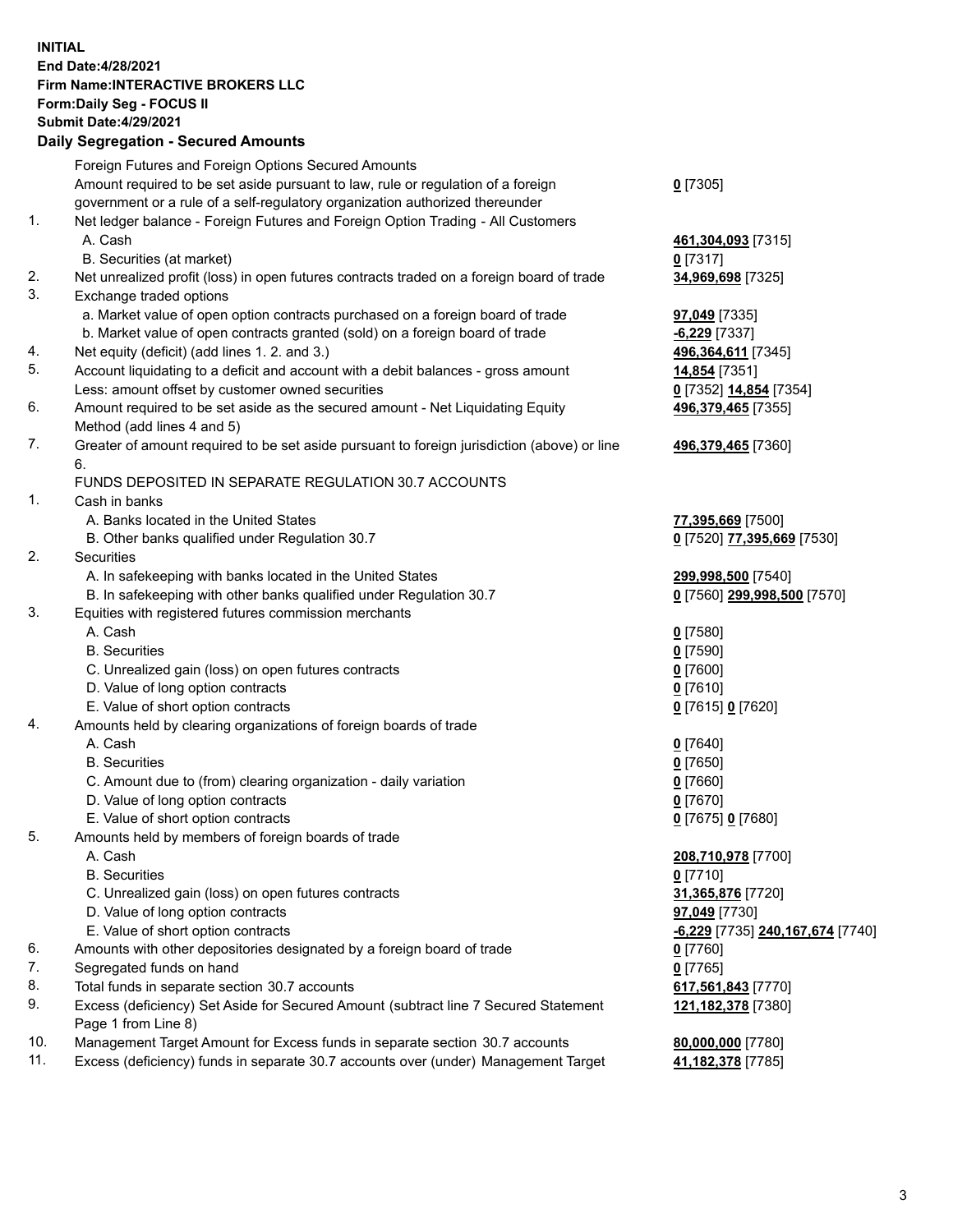**INITIAL End Date:4/28/2021 Firm Name:INTERACTIVE BROKERS LLC Form:Daily Seg - FOCUS II Submit Date:4/29/2021 Daily Segregation - Segregation Statement** SEGREGATION REQUIREMENTS(Section 4d(2) of the CEAct) 1. Net ledger balance A. Cash **6,469,495,907** [7010] B. Securities (at market) **0** [7020] 2. Net unrealized profit (loss) in open futures contracts traded on a contract market **246,635,711** [7030] 3. Exchange traded options A. Add market value of open option contracts purchased on a contract market **300,959,861** [7032] B. Deduct market value of open option contracts granted (sold) on a contract market **-236,857,277** [7033] 4. Net equity (deficit) (add lines 1, 2 and 3) **6,780,234,202** [7040] 5. Accounts liquidating to a deficit and accounts with debit balances - gross amount **1,307,535** [7045] Less: amount offset by customer securities **0** [7047] **1,307,535** [7050] 6. Amount required to be segregated (add lines 4 and 5) **6,781,541,737** [7060] FUNDS IN SEGREGATED ACCOUNTS 7. Deposited in segregated funds bank accounts A. Cash **1,368,893,937** [7070] B. Securities representing investments of customers' funds (at market) **3,249,962,500** [7080] C. Securities held for particular customers or option customers in lieu of cash (at market) **0** [7090] 8. Margins on deposit with derivatives clearing organizations of contract markets A. Cash **1,987,760,703** [7100] B. Securities representing investments of customers' funds (at market) **372,053,805** [7110] C. Securities held for particular customers or option customers in lieu of cash (at market) **0** [7120] 9. Net settlement from (to) derivatives clearing organizations of contract markets **-12,288,503** [7130] 10. Exchange traded options A. Value of open long option contracts **300,736,526** [7132] B. Value of open short option contracts **-236,729,231** [7133] 11. Net equities with other FCMs A. Net liquidating equity **0** [7140] B. Securities representing investments of customers' funds (at market) **0** [7160] C. Securities held for particular customers or option customers in lieu of cash (at market) **0** [7170] 12. Segregated funds on hand **0** [7150] 13. Total amount in segregation (add lines 7 through 12) **7,030,389,737** [7180] 14. Excess (deficiency) funds in segregation (subtract line 6 from line 13) **248,848,000** [7190] 15. Management Target Amount for Excess funds in segregation **155,000,000** [7194] **93,848,000** [7198]

16. Excess (deficiency) funds in segregation over (under) Management Target Amount Excess